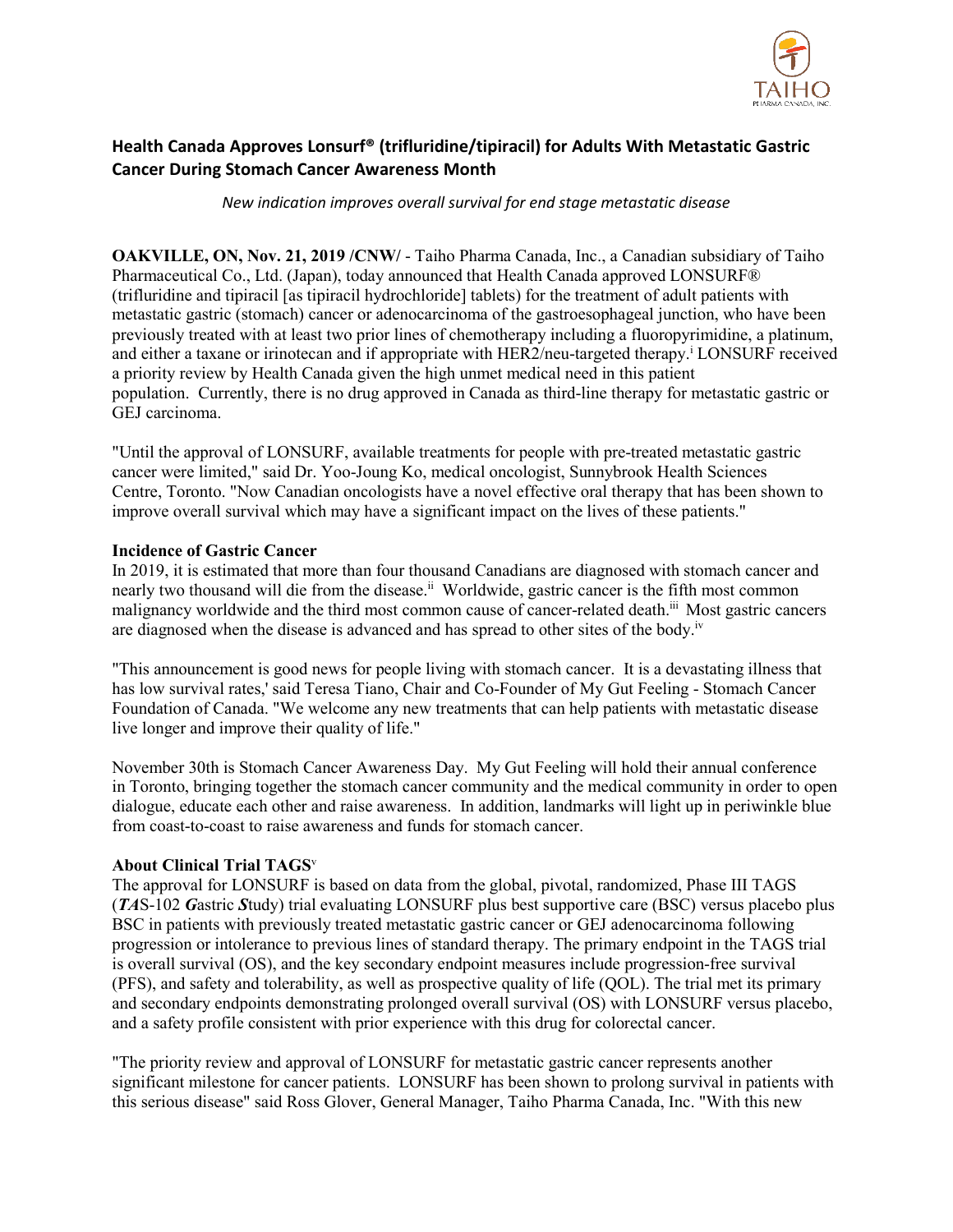indication approval by Health Canada for LONSURF, we have the opportunity to help more people with a convenient, oral medication."

## **About LONSURF2**

LONSURF is an oral nucleoside antitumor agent discovered and developed by Taiho Pharmaceutical Co., Ltd. LONSURF consists of a thymidine-based nucleoside analog, trifluridine, and the thymidine phosphorylase (TP) inhibitor, tipiracil, which increases trifluridine exposure by inhibiting its metabolism by TP. Trifluridine is incorporated into DNA, resulting in DNA dysfunction and inhibition of cell proliferation.

LONSURF is also approved by the United States Food and Drug Administration (FDA), the European Medicines Agency (EMA) as well as the Japanese Pharmaceuticals and Medical Devices Agency (PMDA) as a treatment for adult patients with metastatic gastric or gastroesophageal junction adenocarcinoma. In addition, LONSURF is approved for the treatment of adult patients with metastatic colorectal cancer (mCRC) who have been previously treated with, or are not candidates for, available therapies including fluoropyrimidine-, oxaliplatin- and irinotecan-based chemotherapies, anti-VEGF biological agents, and, if RAS wild-type, anti-EGFR agents.<sup>vi</sup> As of November 2019, LONSURF has been approved as a treatment for advanced metastatic colorectal cancer in 76 countries and regions worldwide.

Since 2015, Taiho Pharmaceutical and Servier have been in an exclusive license agreement for the codevelopment and commercialization of LONSURF in Europe and other countries outside of the United States, Canada, Mexico, and Asia.<sup>vii</sup>

**About Taiho Pharma Canada, Inc. (Canada)** Taiho Pharma Canada, Inc., a Canadian subsidiary of Taiho Pharmaceutical Co., Ltd. (Japan), is located in Oakville, Ontario and managed by Taiho Oncology, Taiho's U.S. R&D and commercial operations, based in Princeton, New Jersey. Taiho Oncology has established world-class clinical development and commercial organizations that work urgently to develop and market innovative cancer treatments in the U.S. and Canada. Taiho Oncology Inc. has an oral oncology pipeline consisting of both novel anti-metabolic agents and selectively targeted agents. Advanced technology, dedicated researchers, and state of the art facilities are helping Taiho define the way the world treats cancer. It's our work; it's our passion; it's our legacy.

For more information about Taiho Pharma Canada, please visit: [https://www.taihopharma.ca/en/.](https://c212.net/c/link/?t=0&l=en&o=2649979-1&h=1624677198&u=https%3A%2F%2Fwww.taihopharma.ca%2Fen%2F&a=https%3A%2F%2Fwww.taihopharma.ca%2Fen%2F)

*LONSURF® (trifluridine and tipiracil [as tipiracil hydrochloride] tablets) monotherapy is indicated for the treatment of adult patients with metastatic gastric cancer or adenocarcinoma of the gastroesophageal junction, who have been previously treated with at least two prior lines of chemotherapy including a fluoropyrimidine, a platinum, and either a taxane or irinotecan and if appropriate with HER2/neutargeted therapy.*

*LONSURF® (trifluridine and tipiracil [as tipiracil hydrochloride] tablets) is indicated for the treatment of adult patients with metastatic colorectal cancer who have been previously treated with, or are not candidates for, available therapies including fluoropyrimidine-, oxaliplatin- and irinotecan-based chemotherapies, anti-VEGF biological agents, and, if RAS wild-type, anti-EGFR agents.*